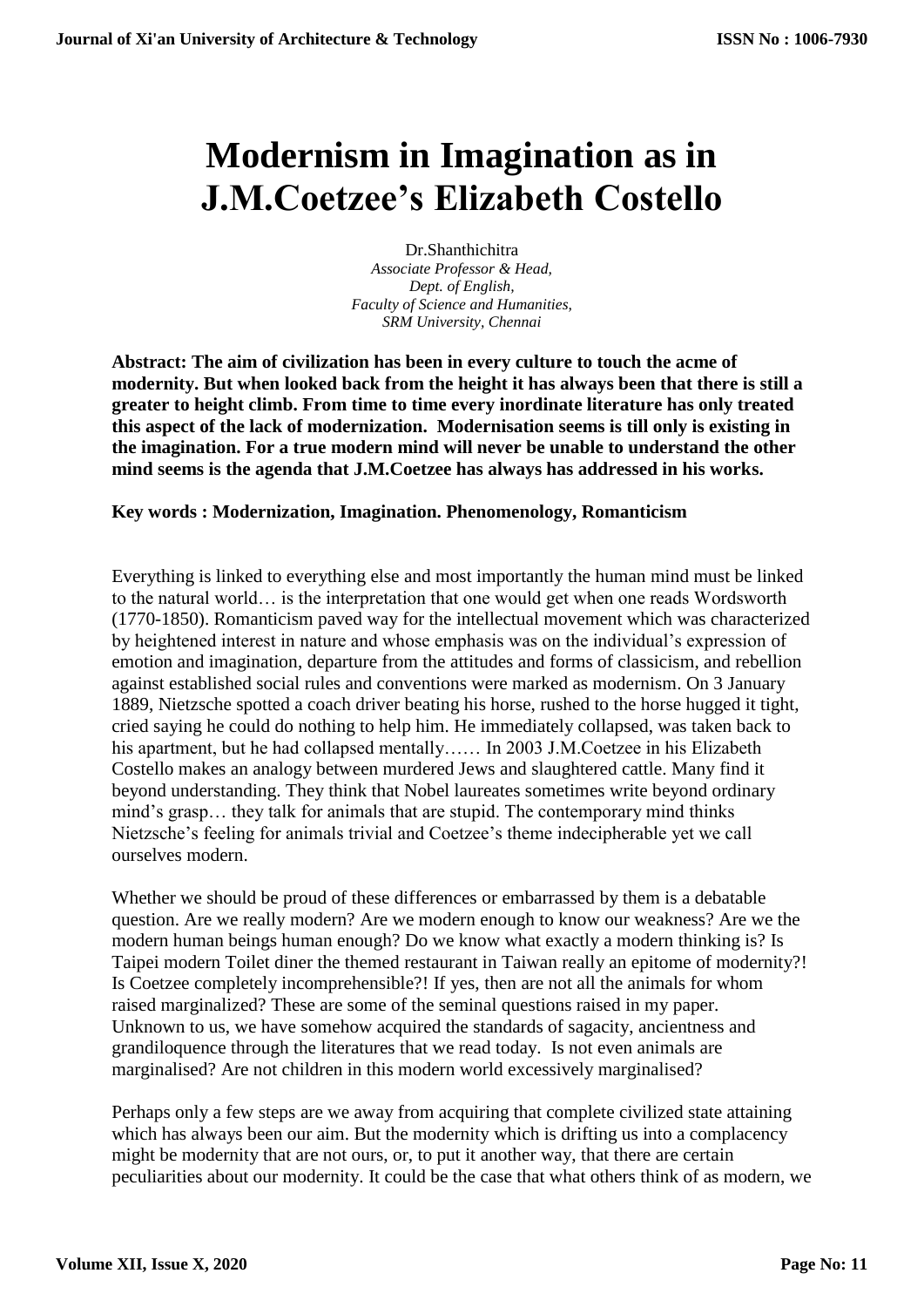have found unacceptable, whereas what we have cherished as valuable elements of our modernity, others do not consider to be modern at all. Whether we should be proud of these differences or embarrassed by them is a debatable question. Are we really modern? Are we modern enough to know our weakness? Are we the modern human beings human enough? Do we know what exactly a modern thinking is? Is Taipei modern Toilet diner the themed restaurant in Taiwan really an epitome of modernity?!

… When Albert Camus was a young boy in Algeria, his grandmother told him to bring her one of the hens from the cage in their backyard. He obeyed, then she cut off its head with a kitchen knife, catching its blood in a bowl so that the floor would not be dirtied. Coetzee says, 'The death cry of that hen imprinted itself on the boy's memory so hauntingly that in 1958 he wrote an impassioned attack on the guillotine. As a result, in part, of that polemic, capital punishment was abolished in France. Who is to say then, that the hen did not speak? They do speak but do we have the ears to understand it? Do all writers have heart to ink it? Is our consciousness expanded enough to cry for a limping dog? Or are we too just one of yet another pack of animals marking our territories and fighting for our own causes …?

The novel Elizabeth Costello begins with the common problem that every individual faces while moving from one place to the other, "There is first of all the problem of the opening, namely, how to get us from where we are, which nowhere, to the far bank is, as yet. It is a simple bridging problem, a problem of knocking together a bridge. People solve such problems every day. They solve them and having solved them push on..." Is this in any way more different from that of the territory problems that animals face? Coetzee presents this problem of locomotion of animals and human animals from one place to the other almost similar. Yet Human animals do not consider it to be similar rather they make the animals life complex and further call it trivial in comparison.

Elizabeth Costello in the book is a writer, born in 1928, which makes her sixty-six years old, going on sixty-seven. She has written nine novels, two books of poems, a book on bird life, and a body of journalism. By birth she is Australian. She was born in Melbourne and still lives there, though she spent the years 1951 to 1963 abroad, in England and France.

In the spring of 1995 Elizabeth Costello travelled, or travels, to Williamstown, Pennsylvania, to Altona College, to receive the Stowe Award. The award is made biennially to a major world writer, selected by a jury of critics and writers. It consists of a purse of \$5o,ooo, funded by a bequest from the Stowe estate, and a gold medal. It is one of the larger literary prizes in the United States.

On her visit to Pennsylvania Elizabeth Costello (Costello is her maiden name) is accompanied by her son John. John has a job teaching physics and astronomy at a college in Massachusetts...On her visit to this college she asks certain questions which both the reader and the critics find too above the ordinary and unnecessarily making fuss about something to create guilt in people; that is her concern towards animals. But in actuality she was talking about the consciousness in nonhuman animals. Two central Phenomenological questions are raised by her : Can we know which animals beside humans are conscious? Can we know what, if anything, the experiences of animals are like?

Many believe that the novel's import remains ambiguous; partly because of the way it mixes and transgresses generic conventions. *Elizabeth Costello* consists of eight chapters and a postscript. Two of them have been published previously as an independent work, which *is*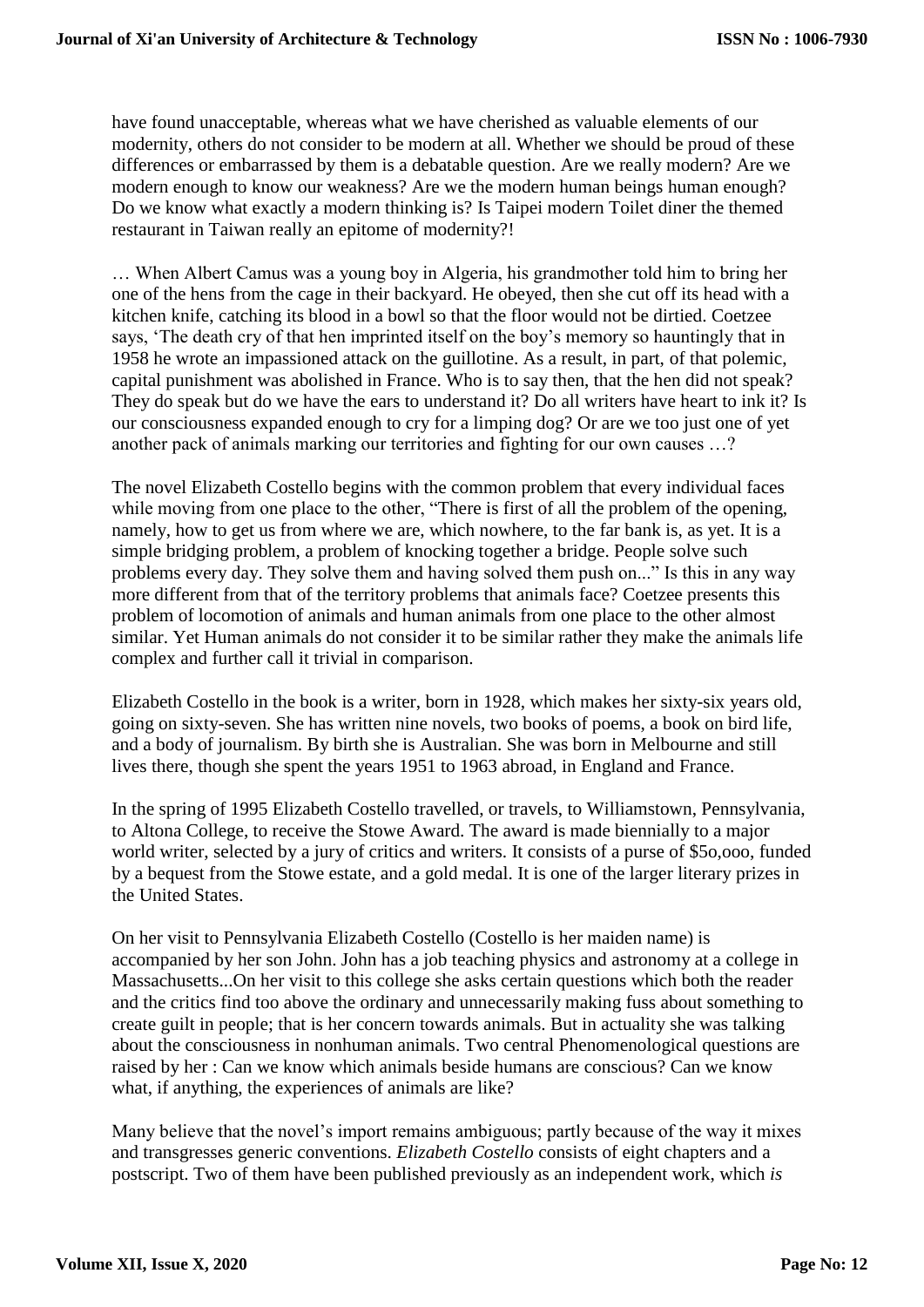unusual. These were the Tanner Lectures, a series dedicated to the discussion of ethical and philosophical topics, which Coetzee gave at Princeton University in 1997–1998, under the title "The Lives of Animals."

Instead of delivering conventional lectures, however, he read to his audience a work of fiction, about a distinguished Australian novelist called Elizabeth Costello who is invited to Appleton College, a fictitious institution in Massachusetts, to give the annual "Gates Lecture" and disconcerts her hosts, who expected her to choose a literary topic, by delivering a rootand-branch polemic against the treatment of animals, in zoos, scientific research, and above all in the production of food. This lecture, "The Philosophers and the Animals," and a talk to the English Department, entitled "The Poets and the Animals," are followed by debates with members of the faculty, informally over dinner, and formally in a seminar.

The whole sequence of events is seen mainly through the eyes of Elizabeth's son, John, who happens to be a teacher of physics and astronomy at Appleton College but has previously concealed his relationship to his famous mother, and who is throughout her visit divided between filial loyalty and discomfort at the way her extreme opinions irritate his colleagues and his wife.

Many find it offensive when Costello draws an analogy between the industrial production of meat and the extermination of the Jews by the Nazis. "We are surrounded by an enterprise of degradation, cruelty and killing which rivals anything that the Third Reich was capable of, indeed dwarfs it, in that ours is an enterprise without end…," she asserts. A senior member of the faculty, a poet called Abraham Stern, absents himself from the dinner in protest and writes a dignified note of dissent. "If Jews were treated like cattle, it does not follow that cattle are treated like Jews. The inversion insults the memory of the dead. It also trades on the horrors of the camps in a cheap way." This exactly is the gulf that as human beings we are suffering. We lack the ability to see the animal's suffering as our suffering. The anthropocentric self – centeredness is so soaring such heights that human beings find that except him everything else is only secondary.

Elizabeth's address is a kind elegy for, realism. She reminds her audience of Kafka's "An Academic Address," in which an ape who has been captured and civilized gives a brief account of his experiences to a learned audience. The story mimics her own situation (and also anticipates Coetzee's use of a lecture as fictional discourse) but its meaning, Elizabeth says, is utterly obscure:

> There used to be a time when we knew. We used to believe that when the text said, "On the table stood a glass of water," there was indeed a table, and a glass of water on it, and we had only to look in the word-mirror of the text to see them. But all that has ended. The word-mirror is broken, irreparably it seems. About what is really going on in the lecture hall your guess is as good as mine. (EC 72)

Elizabeth's audience is not much interested in realism or its obsolescence. John senses that they are disappointed by her address, which contains nothing about feminism or postcolonialism—the isms with which she is publicly associated—and he suspects her hosts are already hoping that the Stowe Award jury will come up with a livelier recipient next time.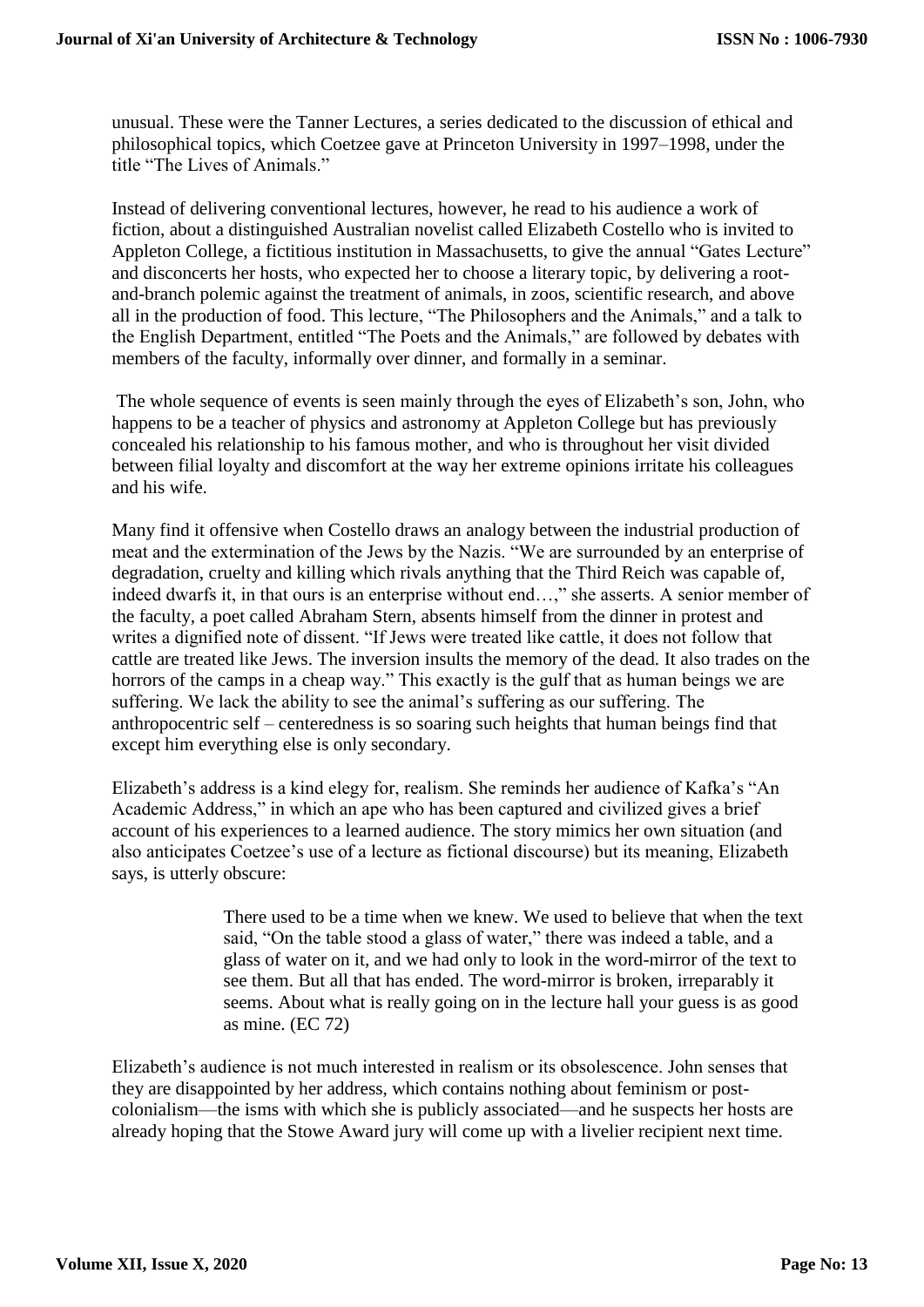To Elizabeth our oppression of animals—keeping them in captivity, submitting them to painful or denaturing experiments, and above all breeding them in order to kill them on an industrial scale—arises from an unwarranted privileging of man and the faculty of reason. It is because we believe animals do not have the power of reasoning and the self-consciousness that comes from it—the Cartesian *cogito ergo sum*—that we claim the right to dispose of them in our own interests. She therefore attacks reason as "a vast tautology. Of course reason will validate reason as the first principle of the universe—what else should it do?" (EC 110) The ultimate value of existence is not reason but "fullness of being," which animals enjoy in their natural state, and compared to which "Descartes' key state…has…[the] empty feel…of a pea rattling round in a shell." (EC 27)

Elizabeth cites Thomas Nagel's celebrated paper "What Is It Like to Be a Bat?" and denies his conclusion that the question is unanswerable. If we can imagine what it is like to be dead, if we can imagine what it is like to be a fictitious character, why should we not imagine what it is like to be a bat? The logic is shaky, but she has a very effective shot at imagining what it is like to be an ape subjected to a behaviourist experiment involving bananas placed out of reach:

> The bananas are there to make one think…. One thinks: Why is he starving me? One thinks: What have I done? Why has he stopped liking me? One thinks: Why does he not want these crates anymore? But none of these is the right thought…. The right thought to think is: How does one use the crates to reach the bananas? (EC 45)

Elizabeth in the car on the way to the airport at the end of her visit says that sometimes she thinks she must be mad to believe that the people around her are all "participants in a crime of stupefying proportions…. Yet every day I see the evidences…. Corpses. Fragments of corpses that they have bought for money." (EC 90) She turns a tearful face to him, pleading for reassurance. All he can do is stop the car, take her in his arms, and murmur, "There, there, it will soon be over." (EC90)It is not clear whether he means this gruelling trip, or her life. .

Her address to the Faculty of Humanities has a familiar resemblance to Coetzee's lectures: "I…have no message of comfort to bring to you…. The message I bring is that you lost your way long ago."

The book is not lectures on animal rights, but on the 'lives of animals'. One of Costello's arguments is that philosophical reason has prevented us from entering the consciousness of animals. Once we decide that such access is limited, we tend to think that we are entitled to do what we want with such restricted life-forms. Costello mentions Thomas Nagel's famous paper about the impossibility of thinking ourselves into the mind of a bat. At the same time she says that she has imagined what it means to be a corpse. 'All of us have such moments, particularly as we grow older. The knowledge we have is not abstract – "all human beings are mortal, I am a human being, therefore I am mortal" – but embodied. For a moment we *are* that knowledge.' If we can imagine ourselves as dead, why not as a bat? 'To be a living bat is to be full of being; being fully a bat is like being fully human, which is also to be full of being . . . To be full of being is to live as a body-soul. One name for the experience of full being is *joy*.' Costello goes on to argue that this is nothing more than the exercise of human sympathy, which novelists of all people must have in abundance. (In the book's first chapter, Elizabeth's son defends her against a feminist critic, on the grounds that in different novels she has imagined herself into the being of a man and of a dog.)